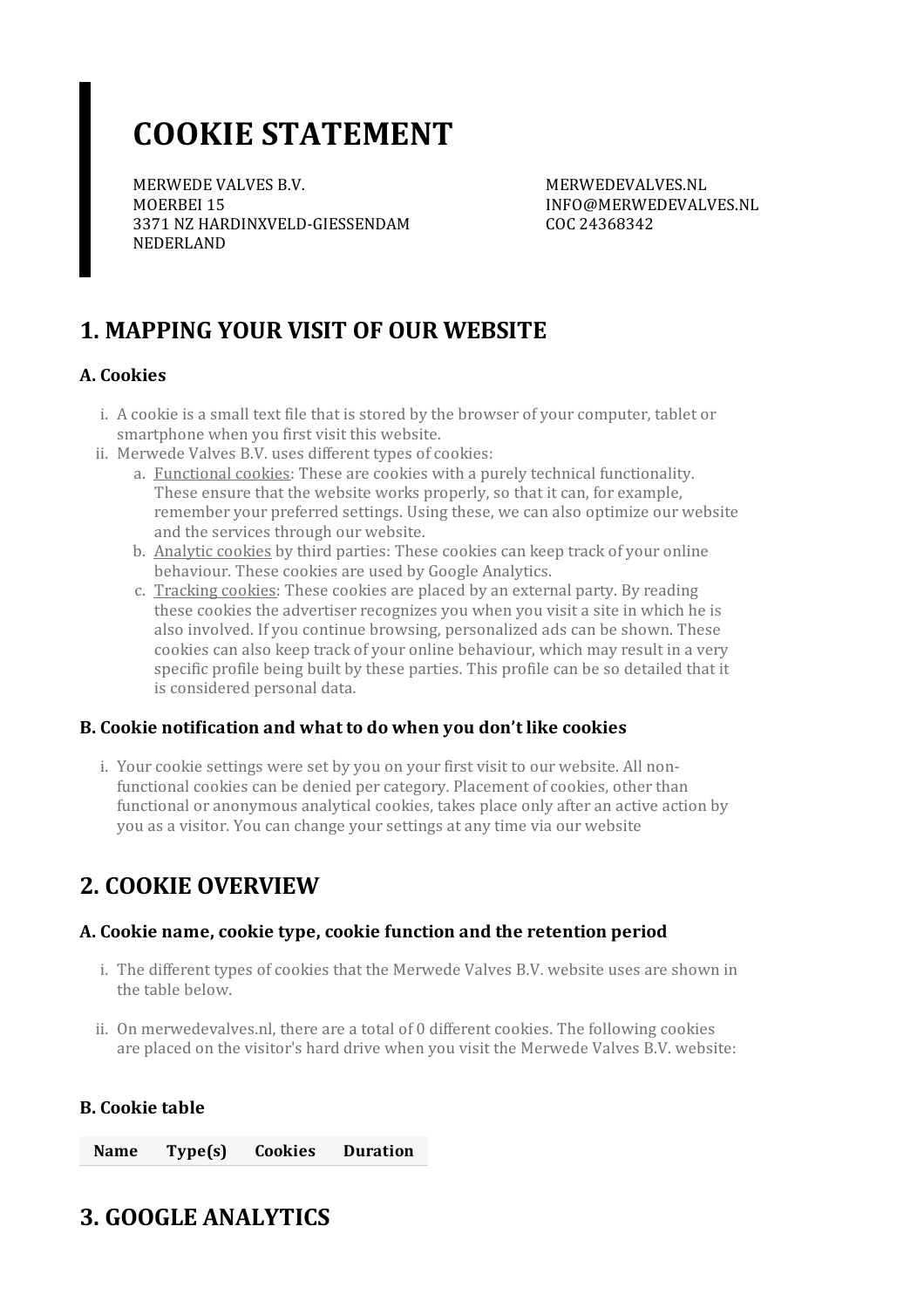### **A. Google**

- i. Through our website a cookie is placed of a company called Google. These cookies are part of the "Analytics" service. We use this service to investigate how you as a visitor use our website. Google makes insightful reports about this for us.
- ii. Google may provide this information to third parties if Google is legally obliged to do so, or if third parties process the information on behalf of Google. Merwede Valves B.V. has no influence on this.
- iii. You can read **[here](https://policies.google.com/technologies/partner-sites?hl=en)** how Google uses your personal data and for what purposes it is used.

### **B. Privacy settings**

- i. By means of this cookie statement we inform you about the use of this type of cookie.
- ii. Merwede Valves B.V. has concluded a processor agreement with Google.
- iii. The information that Google collects is anonymized as much as possible. However, your IP address is not, so that your location remains traceable.
- iv. We have provided Google with permission to use the gathered data for other products and services by Google companies (like e.g. AdWords and DoubleClick)

# **4. THIRD PARTIES` WEBSITES AND AMENDMENTS**

#### **A. This privacy and cookie statement does not apply**

- i. To websites of third parties that are linked to on our website. It is not possible for Merwede Valves B.V. to guarantee that these third parties handle your personal data in a reliable and secure manner. However, Merwede Valves B.V. is committed to ensuring the same level of security of your data.
- ii. Always consult these websites' privacy statement before using these websites.
- iii. This cookie statement is subject to change. When it is changed, you will be asked again to give permission to place the modified cookies. The current version of this cookie statement is 20220331.

## **5. ACCESSING, ADJUSTING OR DELETING YOUR DATA**

### **A.** Your rights

- i. You have the right to
	- a. access your personal data,
	- b. request an adjustment of your data
	- c. request that less of your data be processed by us,
	- d. apply forthe removal of your data,
	- e. have your data transferred to someone else and
	- f. file a complaint as described in article 6.
- ii. If you have any questions orcomments about the way Merwede Valves B.V. processes your data, please send them to info@merwedevalves.nl.
- iii. Merwede Valves B.V. wants to be sure that the request has been made by you. That is why we kindly ask that you, along with your request for access, correction or removal, send us a copy of your ID. To protect your privacy, Merwede Valves B.V. asks you to cover your photo, MRZ (machine readable zone, the strip with numbers at the bottom of the passport), document number and citizen service number/social security number in this copy.
- iv. Merwede Valves B.V. will respond to your request as soon as possible, but at least within four weeks.

# **6. RIGHT TO COMPLAIN**

### **A. Internal handling**